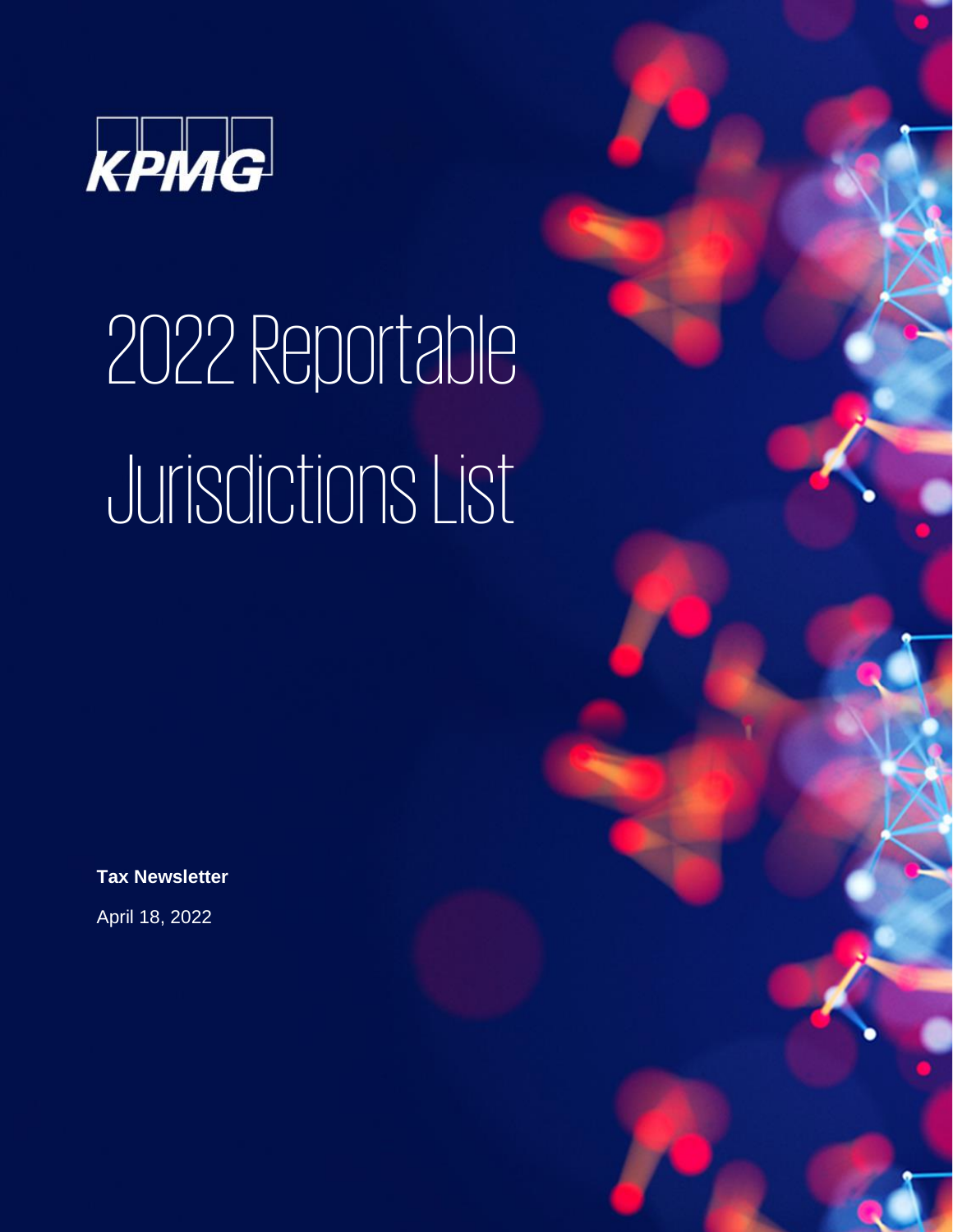## 2022Reportable Jurisdictions List

Executive Decree, No. 16 of 2022, published in Official Gazette No. 29515-B, establishes the list of reportable jurisdictions with which the Republic of Panama must automatically exchange financial accounts information for tax purposes, following the Common Reporting Standard (CRS) and corresponding to calendar year 2021.

There are 71 countries listed as reportable jurisdictions, and five (5) of them are new to the list, namely: The Principality of Andorra, Ecuador, Republic of Kazakhstan, Republic of Peru, and the Federal Republic of Nigeria.

## **Please find below the new list of reportable jurisdictions:**

| 1  | Antigua and Barbuda    | 25 Gibraltar     |
|----|------------------------|------------------|
| 2  | Argentina              | 26 Greece        |
| 3  | Australia              | 27 Greenland     |
| 4  | Austria                | 28 Grenada       |
| 5  | Azerbaijan             | 29 Guernsey      |
| 6  | <b>Barbados</b>        | 30 Hungary       |
| 7  | Belgium                | 31 Iceland       |
| 8  | <b>Brazil</b>          | 32 India         |
| 9  | Canada                 | 33 Indonesia     |
| 10 | Chile                  | 34 Ireland       |
| 11 | China                  | 35 Israel        |
|    | 12 Colombia            | 36 Italy         |
|    | 13 Costa Rica          | 37 Japan         |
|    | 14 Croatia             | 38 Jersey        |
|    | 15 Cyprus              | 39 Korea         |
|    | 16 Czech Republic      | 40 Latvia        |
| 17 | Denmark                | 41 Liechtenstein |
|    | 18 Ecuador             | 42 Lithuania     |
|    | 19 Estonia             | 43 Luxembourg    |
|    | 20 Faroe Islands       | 44 Malaysia      |
|    | 21 Federal Republic of | 45 Malta         |
|    | Nigeria                | 46 Mauritius     |
| 22 | Finland                | 47 Mexico        |
|    | 23 France              | 48 Monaco        |
| 24 | Germany                | 49 Netherlands   |
|    |                        |                  |

- New Zeeland
- Norway
- Poland
- Portugal
- *Principality of Andorra*
- Republic of Kazakhstan
- Republic of Peru
- Russia
- San Marino
- Saudi Arabia
- Seychelles
- Singapore
- Slovakia
- Slovenia
- South Africa
- Spain
- Sweden
- Switzerland
- The Cook Islands
- The Isle of Man
- United Kingdom of Great Britain and Northern Ireland
- Uruguay

Reporting Panamanian Financial Institutions must submit their reports by July 31, 2022, under article 46 of the Executive Decree, No. 124 of 2017 which regulates Law No. 51 of 2016, related to the implementation of the exchange of information for fiscals' affairs.

For further information, please do not hesitate to contact our specialist team on this matter.